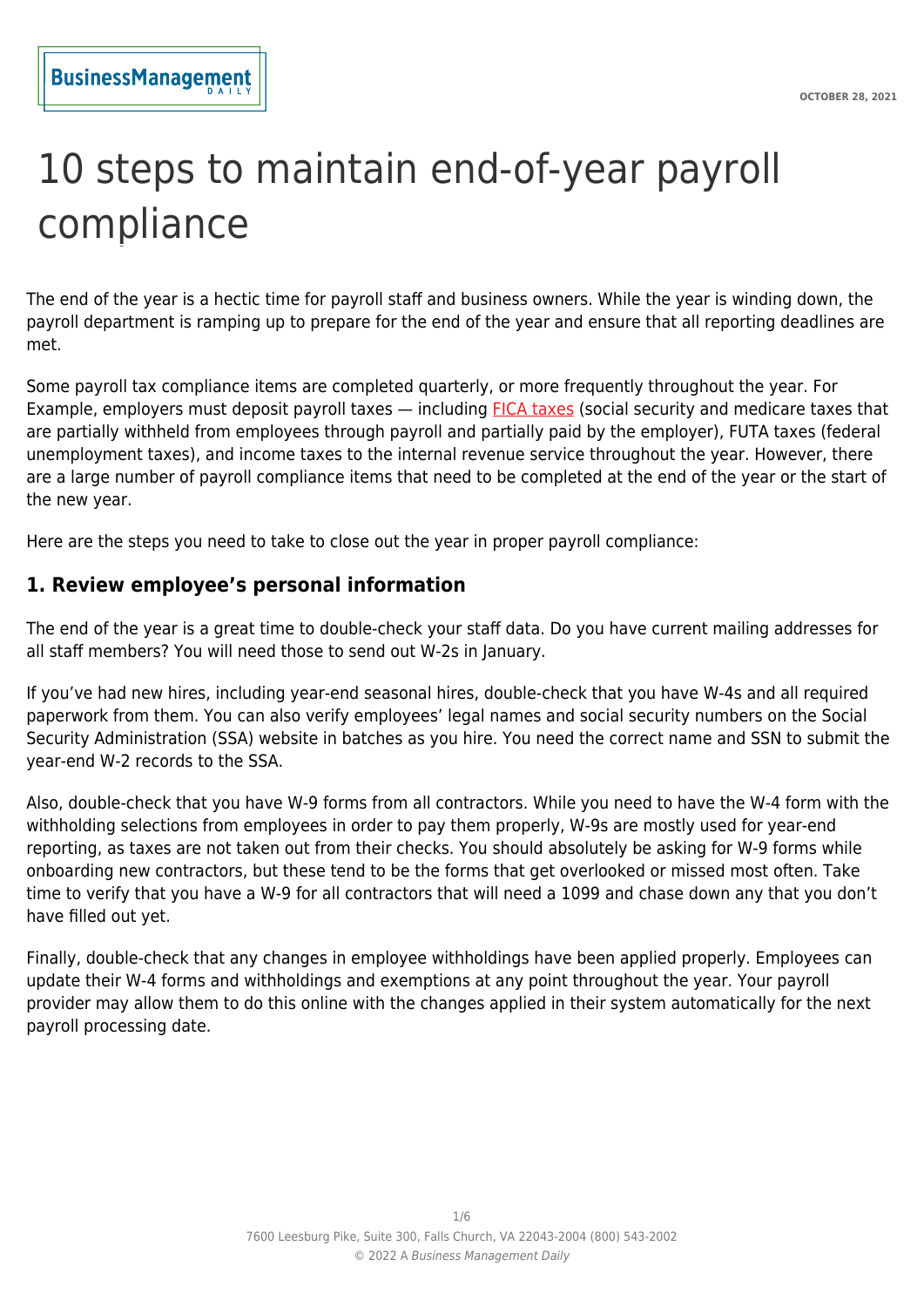

**2. Verify wages, taxes, and**

#### **benefits**

Take some time to carefully review your payroll records for the year. You won't be able to close out payroll for the year until the last pay date of the year, but you can start reviewing your records before then.

Verify the employee wages paid, tax withholdings, and benefits. Work to correct any payroll compliance mistakes and resolve any open payroll concerns raised by employees. Verify that any special cases, such as employees with wage garnishments, were handled correctly. If any handwritten paper checks were sent to employees, ensure that these were properly recorded. Hand-written checks are sometimes issued to employees on their last day in order to meet legal requirements for paying out employees upon termination if the employer is unable to process a special paycheck request in their payroll system outside of the regular payroll schedule.

Also, take a look at overtime wages paid and ensure that applicable Department of Labor (DOL) compliance requirements for overtime pay have been followed, including properly classifying exempt and nonexempt workers to pay out overtime to the correct staff members.

# **3. Pay out bonuses**

The end of the year is a popular time to pay out bonuses to employees. Some businesses provide a holiday bonus as a show of appreciation to employees. This year is an especially important year to show your appreciation to employees, as many businesses are struggling with employee retention right now. These bonuses are often fairly standard across the board, making them easy to calculate and pay out.

On the other hand, some companies or job roles include bonuses and bonus criteria in their compensation plans. These may be paid out annually or quarterly. At the end of the year or beginning of the next year, human resources will need to evaluate the set success metrics and bonus criteria and calculate what bonuses need to be paid out. These are generally tied to some performance metrics of the employee, their team, or the company.

# **4. Handle unused PTO and benefits**

There are many PTO administration policies and methodologies. Many employers base paid time off limits, rollovers, and accrual timelines on the employee's hire date rather than the calendar year. However, if your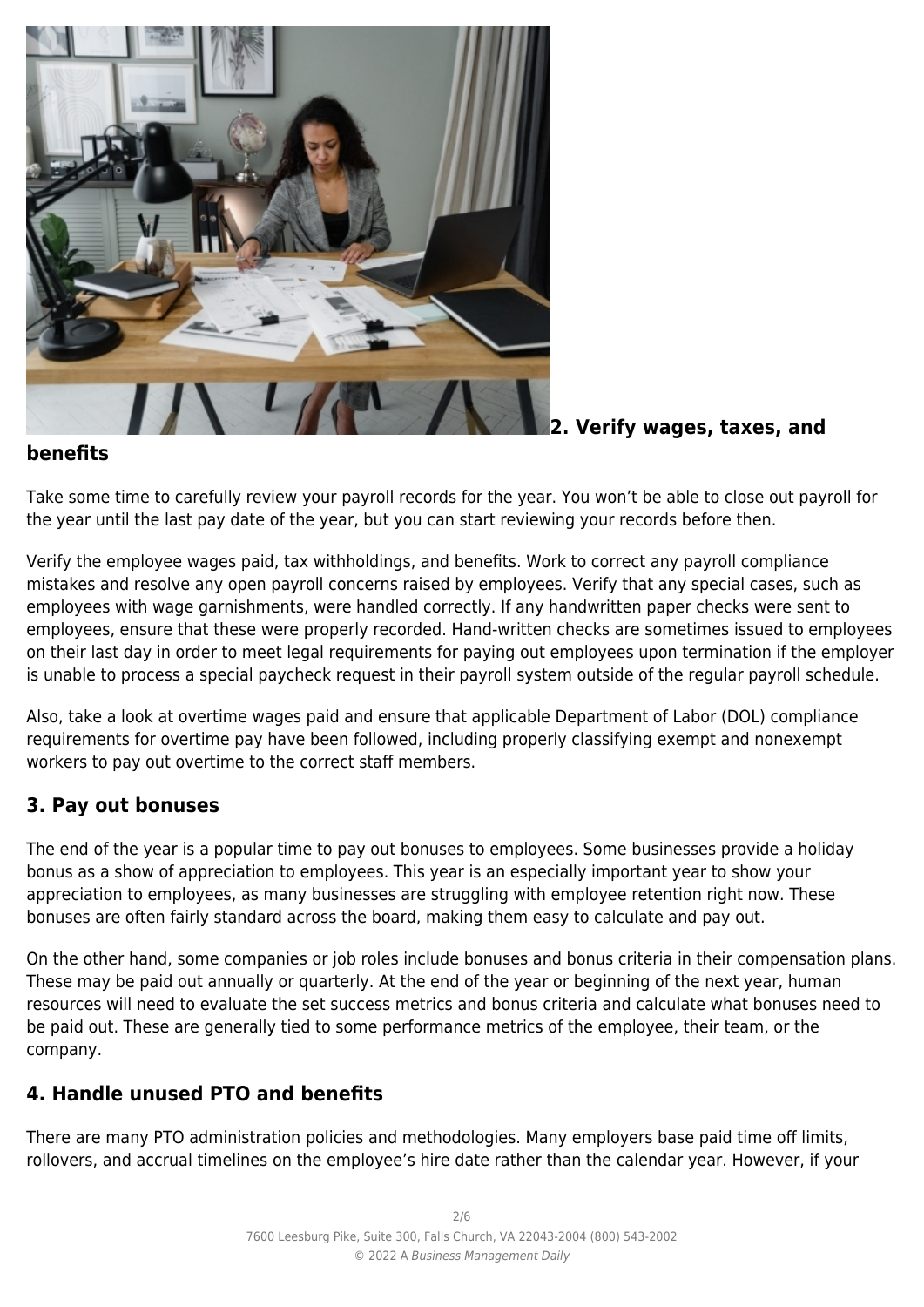company does use the calendar year rather than the employee's anniversary date for annual PTO limits, let employees know what will happen to unused PTO balances. How much can be rolled over to the next year? Will they lose their accrued balance or simply stop accruing PTO hours until they use some of their balance if they have reached the cap. Give employees a heads up so that they may use their balance if it will not roll over. It's best to communicate this before the end of the year, rather than fielding complaints at the start of a new year. Do keep in mind that state laws on PTO payouts vary.

If your organization offers FSA benefits, it's also a good idea to remind employees to use their FSA balances. FSAs (flexible spending accounts) are typically a use-it-or-lose-it benefit. Pre-tax dollars are deducted through payroll and placed into a flexible spending account to cover eligible medical or dependent care expenses. If employees haven't spent the funds or submitted for reimbursement of eligible expenses put onto their personal cards, the funds may be lost or forfeited. These plans typically follow the standard calendar year, and many employees make an effort to spend their remaining balances in December, so sending out a reminder could be helpful.

# **5. Brush up on legal changes**

Carve out some time to research new payroll and labor laws going into effect in the new year. This can be a time-intensive process if you operate in multiple regions, as you'll need to research new or updated local and state laws for each region in addition to any updates from the federal government.

Pay special attention to laws on employee and contractor classification, as many states have been passing updated regulations in this area and misclassification can carry significant fines for businesses. Also, check for minimum wage increases in any states in which you employ people.

Check your workplace labor law posters and order new ones as needed. Some of the regulations of the Fair Labor Standards Act (FLSA) require posters to be put up in the workplace. Visit the [FLSA website](https://www.dol.gov/agencies/whd/posters) to see what posters you need to have up and check if there are updated posters for the new year.

Finally, make note of any new tax rates for the next year that may impact withholding requirements or increase your employer contributions.

### **6. Distribute the new year's payroll schedule**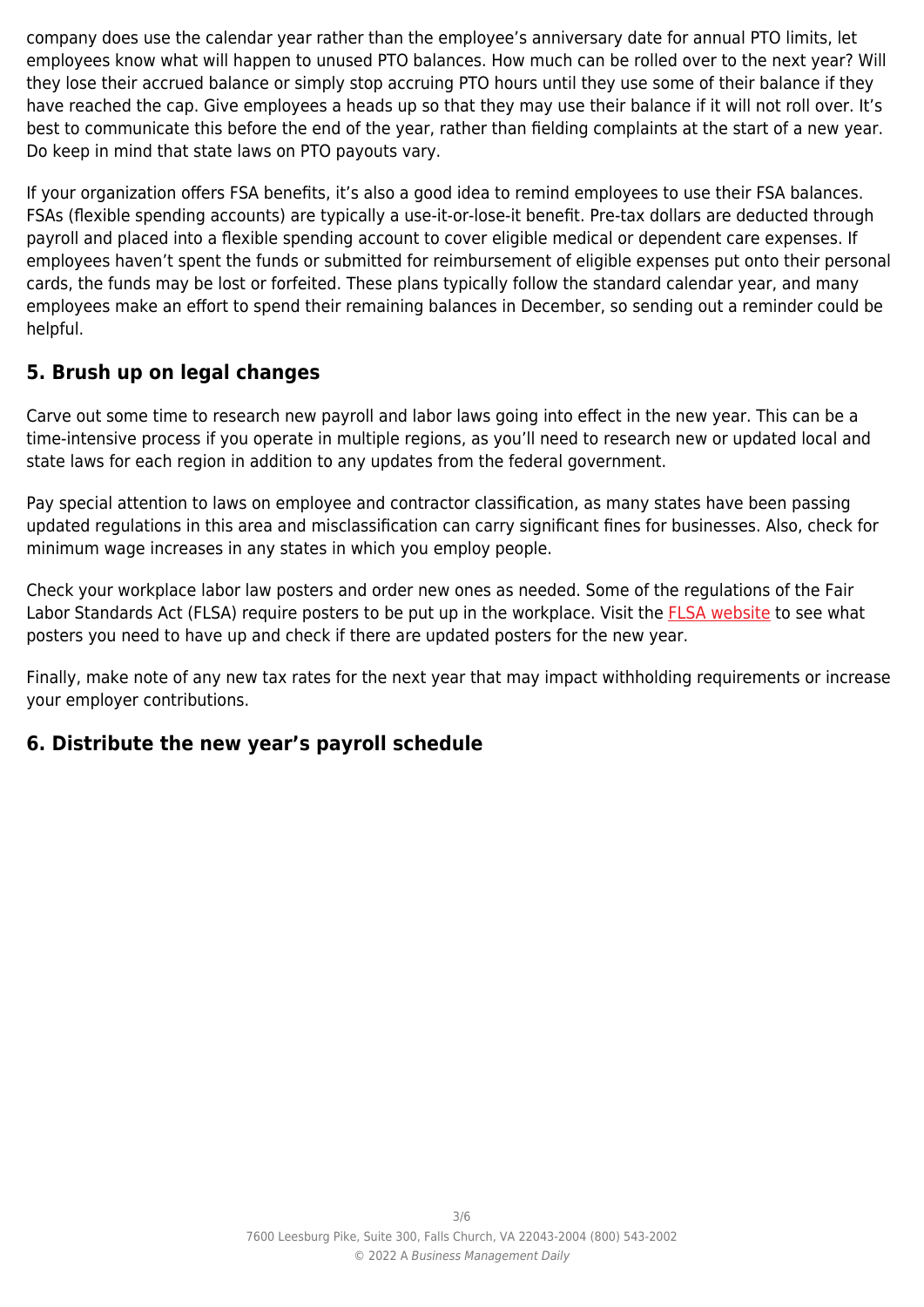

Take a look at your payroll schedule for the next year. Make note of which pay dates fall on holidays or weekends, and include the adjusted date that employees will be paid on for that period. Also look for any period ending dates and payroll processing dates that occur on holidays, long weekends, or other dates that could cause delays or difficulties for the HR or payroll department.

Complete any necessary planning and adjustments to the payroll schedule, then distribute the payroll schedule to employees. This is often posted online within your online payroll portal or an electronic employee resource folder.

# **7. File state reconciliation forms**

State requirements will vary, but most states do require businesses to file some form of reconciliation form at the end of the year to account for state payroll taxes withheld from employees' paychecks, wages earned, and other relevant information.

Start preparing for this now by researching or speaking with your accountant about the filing deadlines and requirements for every state in which you employ people. It's also helpful to verify that you have been compliant with all state-required hire reporting, payroll laws, and tax filing requirements for the year. Many employers have shifted to remote work over the past year or two, and if employees have moved out of state or you've started opening up remote positions to out-of-state applicants, you may find that you have significantly more states to report to this year. For a small business, keeping track of all of these newly applicable compliance requirements can be challenging, but it is important to do your research to avoid missed reporting deadlines.

# **8. Send out W2s**

Form W-2 is the Wage and Tax Statement that employees need in order to file their income tax returns in the new year. These forms must be sent out by January 31st each year to employees (including any previous employees that earned wages and had taxes withheld during the tax year). A W-2 form must be sent to any employee for which Income, Social Security, or Medicare taxes were withheld, or would have been withheld if the employee had claimed no more than one withholding allowance or had not claimed exemption from withholding on a Form W-4.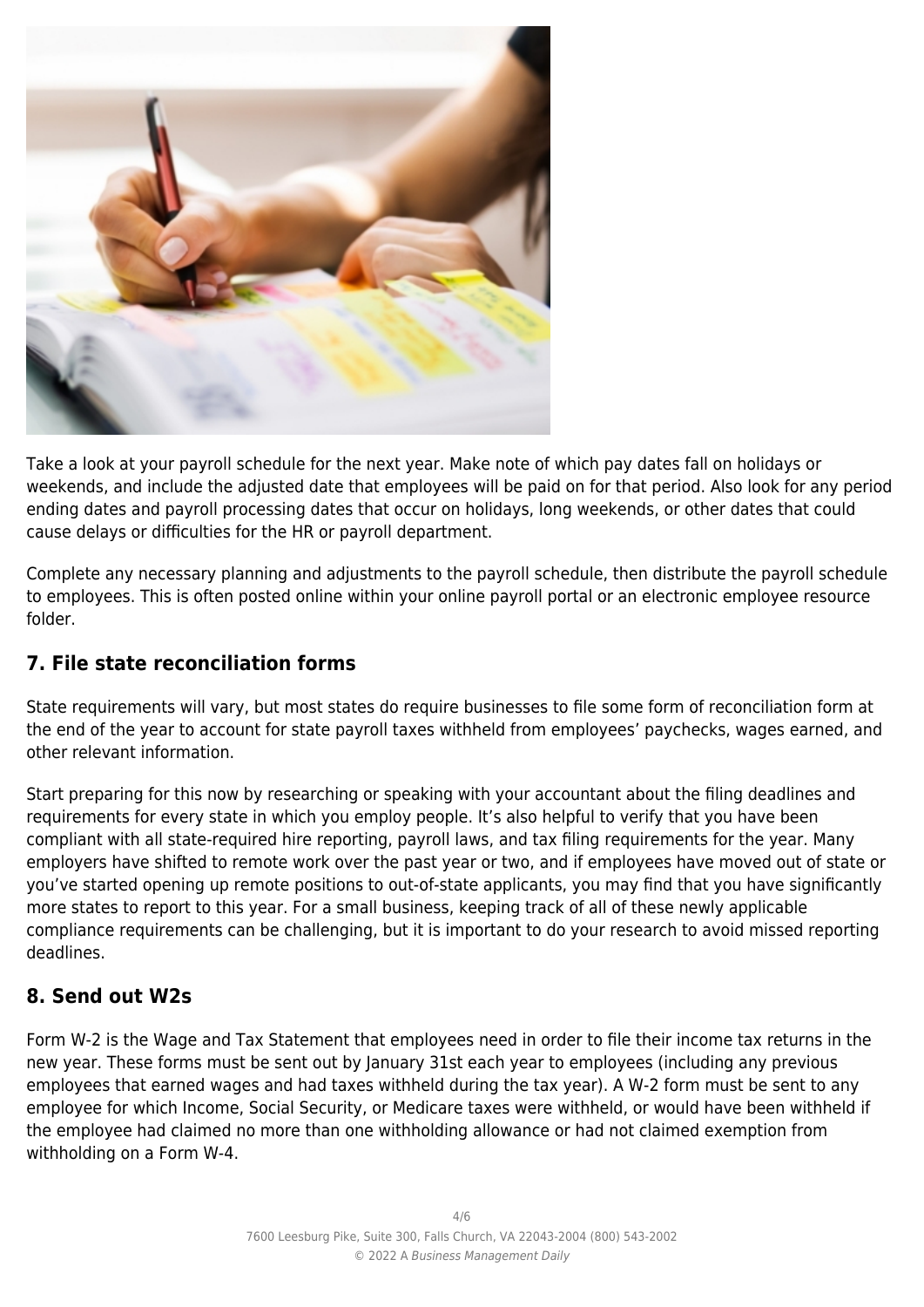Independent contractors that were paid \$600 or more throughout the year by your company will also need to be sent a 1099 form. Both the W-2 and 1099s may be mailed or delivered electronically.

The Social Security Administration also needs a copy of each employee's W-2 forms from the employer. Employers must submit these to the SSA by January 31st as well.

### **9. File IRS forms and deposit taxes**

Your tax form filing requirements and deadlines will vary based on the type of business and size of your company. The majority of businesses need to follow quarterly tax deadlines.

Your fiscal year may also not follow the calendar year, which may impact when you need to submit the required IRS forms. However, W-2s need to be reported by January 31st regardless of the schedule you follow, as employees need to be able to submit their income taxes by Tax Day on April 15th.

You will also need to make your final payroll tax deposits for FICA and FUTA taxes and meet quarterly deadlines for IRS Form 940 and 941, the forms that report FICA and FUTA taxes deposited for the quarter.